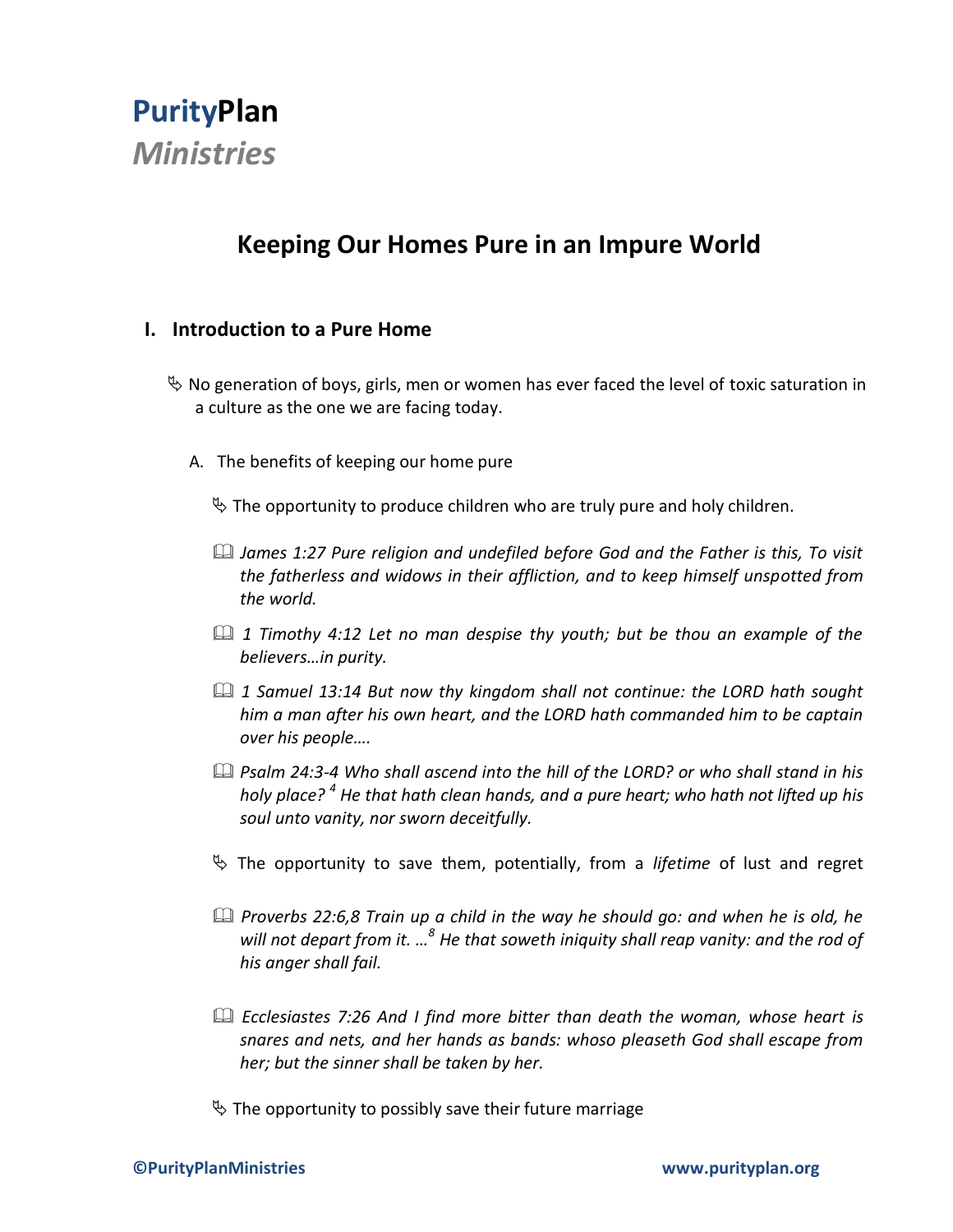- Today, we are looking at the perfect storm: High levels of toxic stimulation in our culture; and low levels of spiritual functioning.
- B. Our biblical marching orders
	- *1 Thessalonians 4:3–7 For this is the will of God, even your sanctification, that ye should abstain from fornication: <sup>4</sup> That every one of you should know how to possess his vessel in sanctification and honour; <sup>5</sup> Not in the lust of concupiscence, even as the Gentiles which know not God: <sup>6</sup> That no man go beyond and defraud his brother in any matter: because that the Lord is the avenger of all such, as we also have forewarned you and testified. <sup>7</sup> For God hath not called us unto uncleanness, but unto holiness.*
	- *2 Peter 3:13-14 Nevertheless we, according to his promise, look for new heavens and a new earth, wherein dwelleth righteousness. <sup>14</sup> Wherefore, beloved, seeing that ye look for such things, be diligent that ye may be found of him in peace, without spot, and blameless.*
	- *I Peter 5:8 Be sober, be vigilant; because your adversary the devil, as a roaring lion, walketh about, seeking whom he may devour:*

#### **II. The Knowledge Needed for a Pure Home**

A. The vital influence of a parent

Producing a \_\_\_\_\_\_\_\_\_\_\_\_ \_\_\_\_\_\_\_\_\_\_ (Mal. 2:15)

 *Malachi 2:15a And did not He make one? … And wherefore one? That He might seek a godly seed….*

- B. The vital training that must be provided by the parent
	- We were all born into a , and our children need all the help they can get in this area.
- C. The challenges that must be faced
	- 1. A\_\_\_\_\_\_\_\_\_\_\_\_\_\_\_\_\_\_\_\_\_\_\_\_world
	- 2. A world
	- 3. The possibility of becoming addicted at a young age

 $\%$  We have to make sure our children are ready for the battle.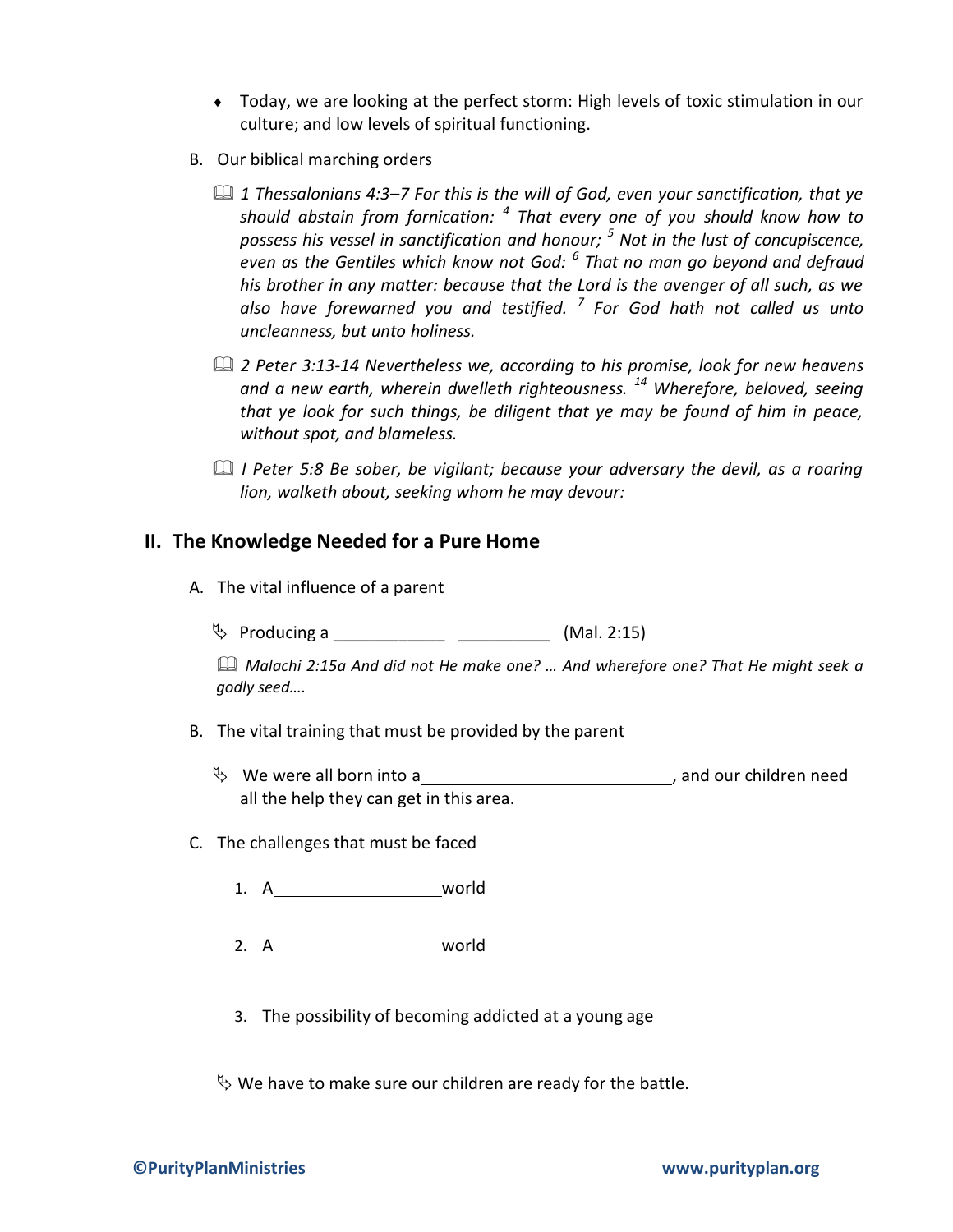- D. The incredible danger of Internet
	- 1. The danger explained
		- *"[P]ornography consumption is a mood-altering, belief-changing, relationship-damaging, addiction forming, socially harmful, spirituallydeadening, and life-crippling practice; It's not just a habit or a behavior, it becomes a way of being and looking at the world around them. And I do not believe that it can be engaged in responsibly, or without risk to one's self or others. That risk may not be immediate, but at somewhere down that line of consumption, there are risks"* - Dr. Jill Manning, *What's the Big Deal About Pornography*: A Guide for the Internet Generation.
		- Two levels of wickedness: & .
	- 2. The destruction of porn usage
		- $\mathfrak{B}$  Affects loved ones
		- $\%$  Impairs brain functioning
		- $\mathfrak{G}$  Perverts desires
		- $\%$  Changes perspective on everyday things
		- $\%$  Devastates the spouse/marriage
		- $\overset{\text{\tiny{(1)}}}{\triangleright}$  Hinders revival work in our hearts and churches
		- $\%$  It corrupts the
		- *1 Peter 2:11 Dearly beloved, I beseech you as strangers and pilgrims, abstain from fleshly lusts, which war against the soul;*

#### **III. Vital Approaches to Keep a Pure Home**

- A. Two broad areas to focus on in your home:
	- 1.  $\qquad \qquad 2.$ 
		- 1. Dealing with technology in the family
			- *Romans 13:14 But put ye on the Lord Jesus Christ, and make not provision for the flesh, to fulfil the lusts thereof.*
			- *Colossians 3:17 And whatsoever ye do in word or deed [including technology use], do all in the name of the Lord Jesus, giving thanksto God* and the Father by him.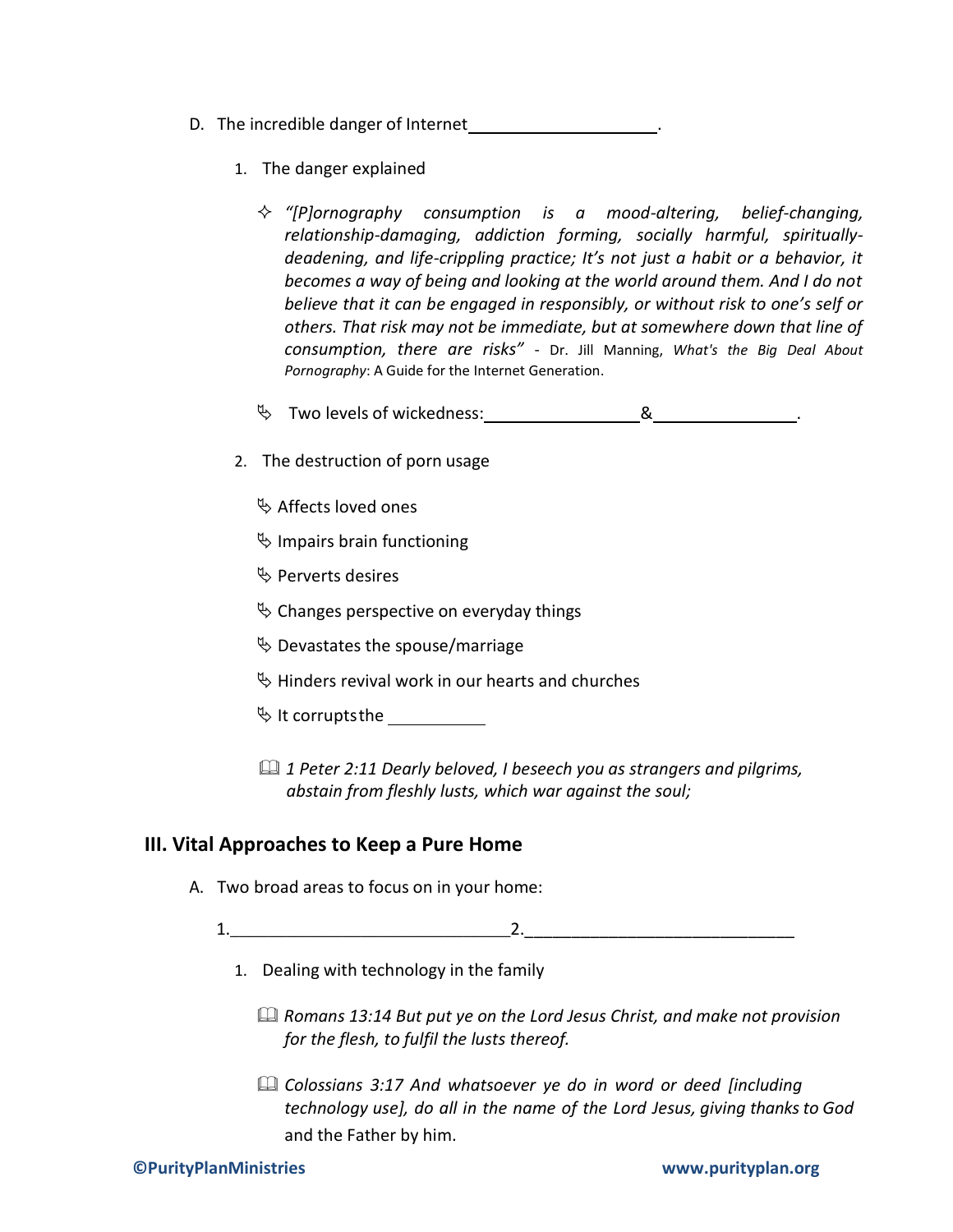- 2. Teaching "sexual truth" to your family
	- Theme: *We must train our children in biblical sexuality. We must become comfortable with teaching biblical sexual truth*. *We will deal with this later, and give suggested resources.*
	- $\%$  Our kids will be facing sexual temptation we can never have imagined (Traci Lester)
	- We want them armed with much knowledge about *biblical* sexuality.
	- If we do not *purposefully engage* them about those things that will help them avoid the great minefields of temptation & stay pure, we have probably missed opportunities to talk to them about purity, God's design and *how to* avoid what they *are* going to face.
	- If they hear *little* about biblical sexuality from me, this means they will probably only hear a distorted message from society.
- B. Personal requirements for keeping your home pure
	- 1. Your own genuine walk with the Lord
		- *2 Timothy 2:19,22 Nevertheless the foundation of God standeth sure, having this seal, The Lord knoweth them that are his. And, Let every one that nameth the name of Christ depart from iniquity… <sup>22</sup> Flee also youthful lusts: but follow righteousness, faith, charity, peace, with them that call on the Lord out of a pure heart.*
	- 2. Desperate Dependence on the Lord!
		- Iam *fully* to do the job that I need to do as a parent
	- 3. A sharp eye for pop-culture and new technology influences
		- *Matthew 26:41 Watch and pray, that ye enter not into temptation: the spirit indeed is willing, but the flesh is weak.*
		- *Romans 7:18 For I know that in me (that is, in my flesh [and in my child's],) dwelleth no good thing: for to will is present with me; but how to perform that which is good I find not.*
	- 4. A willingness to make "hard\_\_\_\_\_\_\_\_\_\_\_\_" to set up proper safeguards and protect those you love
	- 5. A willingness to sacrifice the time& money to keep your family/marriage safe.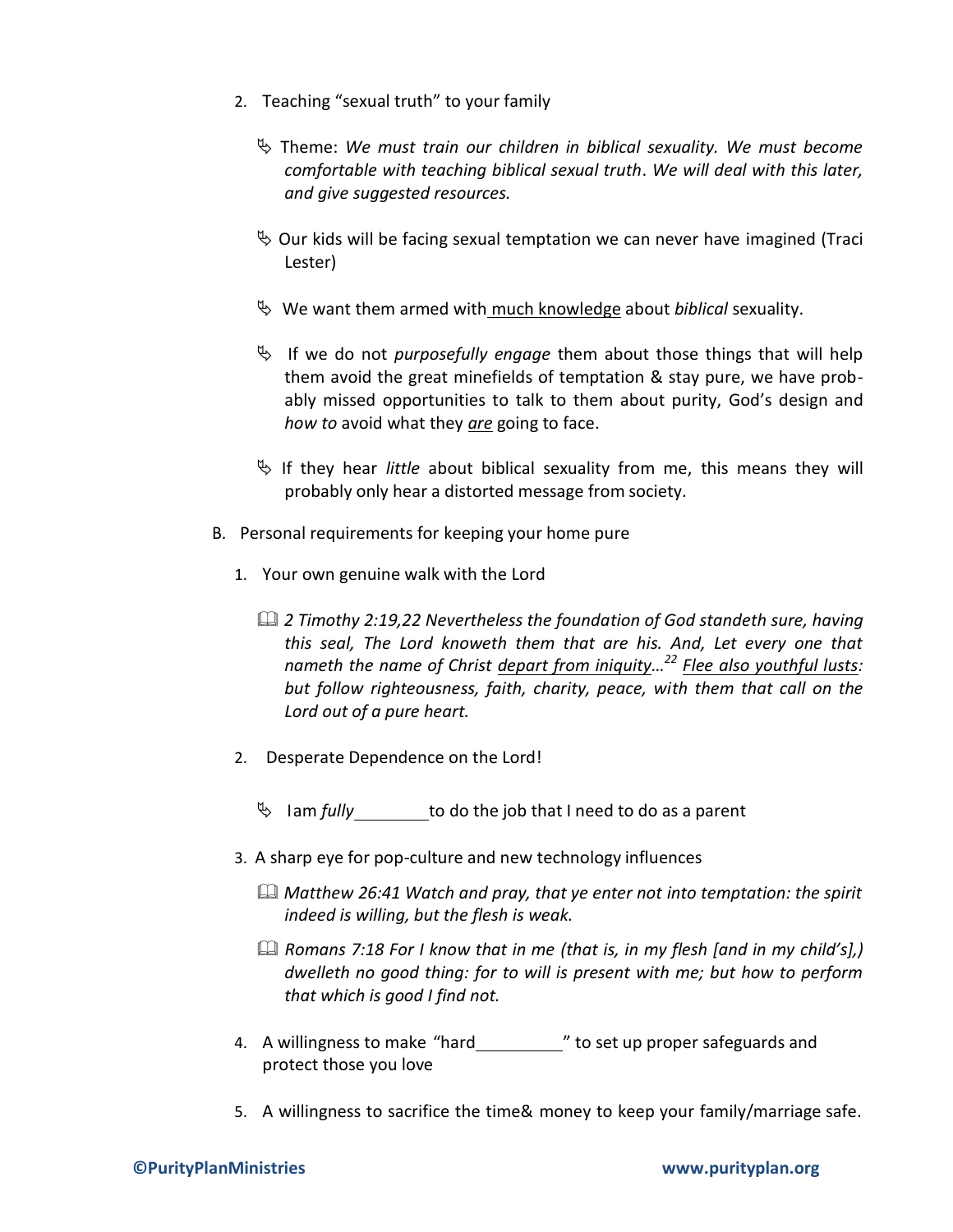### **IV. The 3 Parental Dynamics to Keep a Pure Home (the strategy & action steps)**

- A. Prevention of Evil
	- 1. Watch for private and isolated situations in your home.
	- 2. Get Filters and monitoring software installed. **"Get filters; guard your family."**  Period. End of story
	- 3. Roman Num. V will deal with more specifics
- B. Heart- Connection
	- $\psi$  The heart is where the battle is and you must be connected to them there
	- $\%$  How to get them connected to you
		- 1. Investing time
		- 2. Talking (a lot)
		- 3. Really listening
		- 4.
		- 5. Appropriate affection
		- 6. Never disciplining without talking and praying afterwards
		- 7. Avoiding all anger
			- *Proverbs 18:21 Death and life are in the power of the tongue: and they that love it shall eat the fruit thereof.*
- C. Instruction in Biblical Sexual Truth
	- 1. This instruction is esensitive.
		- $\&$  Studies show that, "Before age 10, children usually are not sexually active or preoccupied with sexual thoughts, but they are curious…" (Dr.Cleo McNeely)
		- $\%$  Our bodies awaken sexual around 11 (Juli Slattery)
		- $\%$  The best time to lay the foundation is before age 12 (Traci Lester)
		- $\%$  Fantasy for boys begins around 13 or 14 (Dr. Doug Weiss)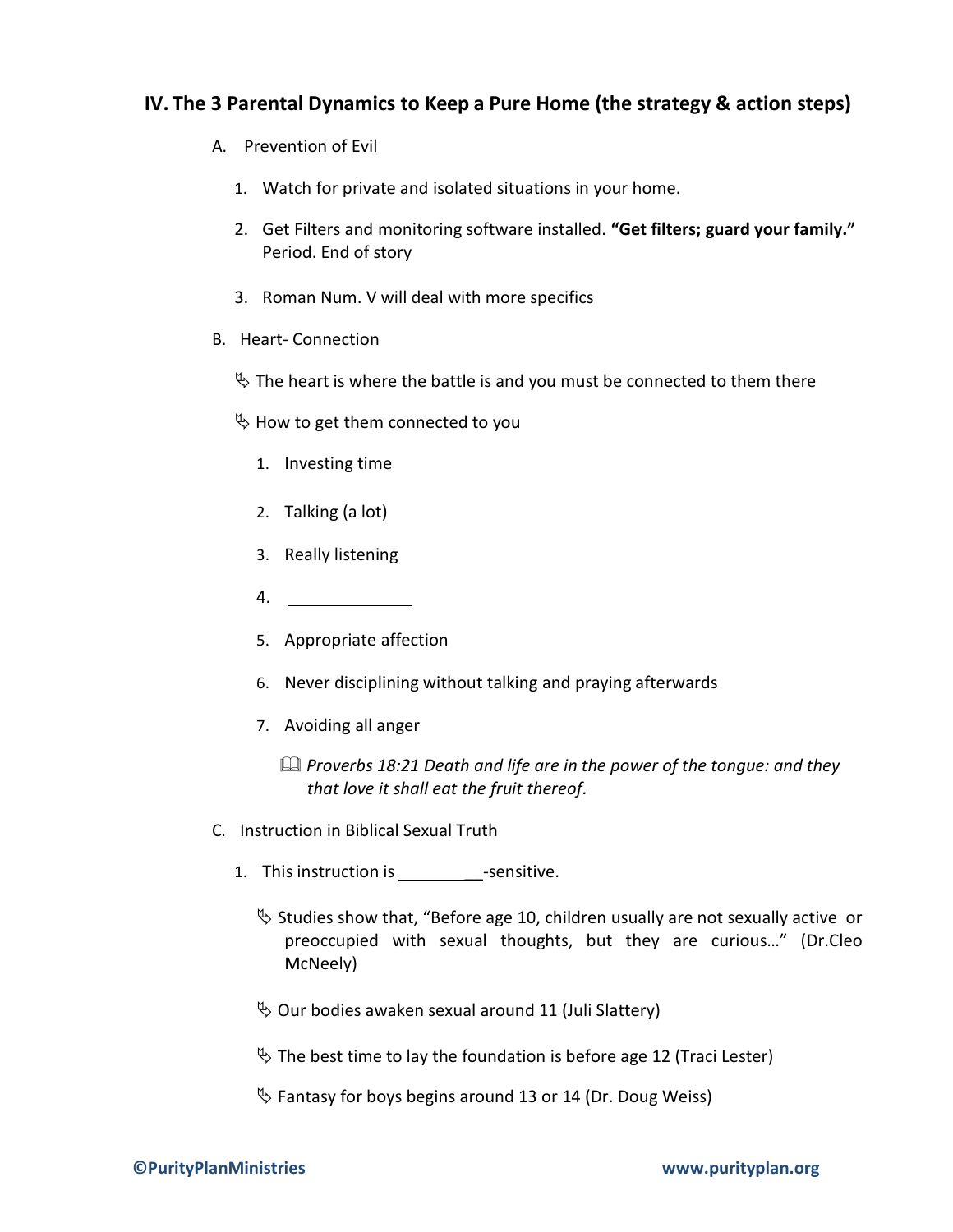- $\%$  The earlier you start, the easier it will be. (Although, it is never too late to start)
- 2. This is the time to be
	- $\&$  Remember, build a bridge; it may one day be needed to go over and save their life
- 3. There is a way to do it (Note: this is the most practical part of this session):

 $\&$  Reading and discussing a book (resources listed below)

- $\%$  30 minutes or so of casually discussing the adolescent, character and "growing" up" topics that are discussed in the books
- $\%$  Also, during Family Devotions, talk to the kids at times about their bodies, purity, same-sex attraction, etc. You'll talk about "purity" first; later "sexuality".

## **V. The "Rules" of a Pure Home (How to prevent Satan from hi-jacking your Home)**

- A. The role in the home
	- 1. Dad, you need to take charge of this matter
	- 2. *They need to* see you hug and kiss their Mom and them, say "I love you," etc.
	- 3. Tuck-in or sit with your kids every night before they go to bed, and share a verse or something you're thankful for and pray briefly with them.
	- *4.* There is no room for *passive parenting*
- B. Dealing with Sexual influences in the home
	- *Psalm 101:2-3, 7... I will walk within my house with a perfect heart. <sup>3</sup> I will set no wicked thing before mine eyes: I hate the work of them that turn aside; it shall not cleave to me….He that worketh deceit shall not dwell within my house: he that telleth lies shall not tarry in my sight*.

1. Internet-equipped devices - You need a filter and monitoring/accountability software

Use Clean Internet.com and Accountable 2 You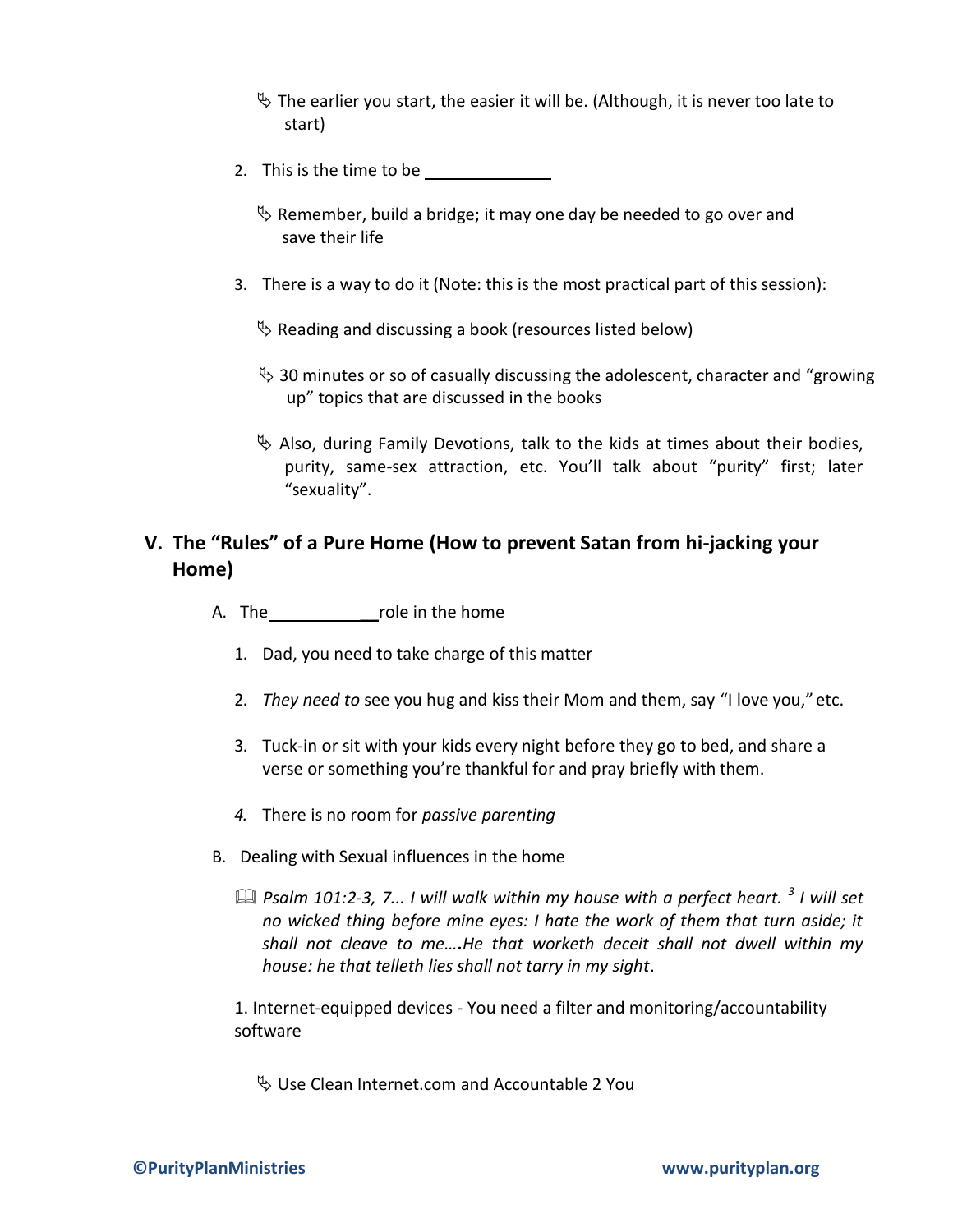- Randy Alcorn, author of The Purity Principle: **"If you have a junior high boy who has…access to a computer in the privacy of his own room, you may as well just buy hundreds and hundreds of pornographic magazines**, **stack them up in his closet, and say, 'Hey, don't look at those, okay?'"**
- 2.
	- $\%$  "70% of all TV programs contain sexual content" (Dr. Diane Levin)
	- $\%$  "2/3 of young people 8-18 have TV's in their bedrooms and 2/3 live in homes with cable TV". "Typical teens, who watch 3-5 hours a day, see a minimum of 2,000 sexual acts per year."(Levin)
	- $\%$  The biblical goal: Psalm 6:8 Depart from me, all ye workers of iniquity....
	- *Psalm 141:4 Incline not my heart to any evil thing, to practice wicked works with men that work iniquity: and let me not eat of their dainties.*
	- $\&$  Hollywood, the entertainment and advertising industries have absolutely no scruples about providing your child sensual material if it fits their script. It will be this medium that will give many children a "taste" of the sexuality that will begin to take root in their lives.
- 3. Cell Phones
	- *Romans 14:13 Let us not therefore judge one another any more: but judge this rather, that no man put a stumblingblock or an occasion to fall in his brother's way.*
- 4. Apps on phones
	- $\%$  To monitor apps use Mobicip, Boomerang [useboomerang.com]
	- $\&$  Consider Gryphon router (gryphonconnect.com)
	- $\&$  Also see Protectyoungeyes.com for extensive help
- 5. Friends
- 6. Triggering situations/places